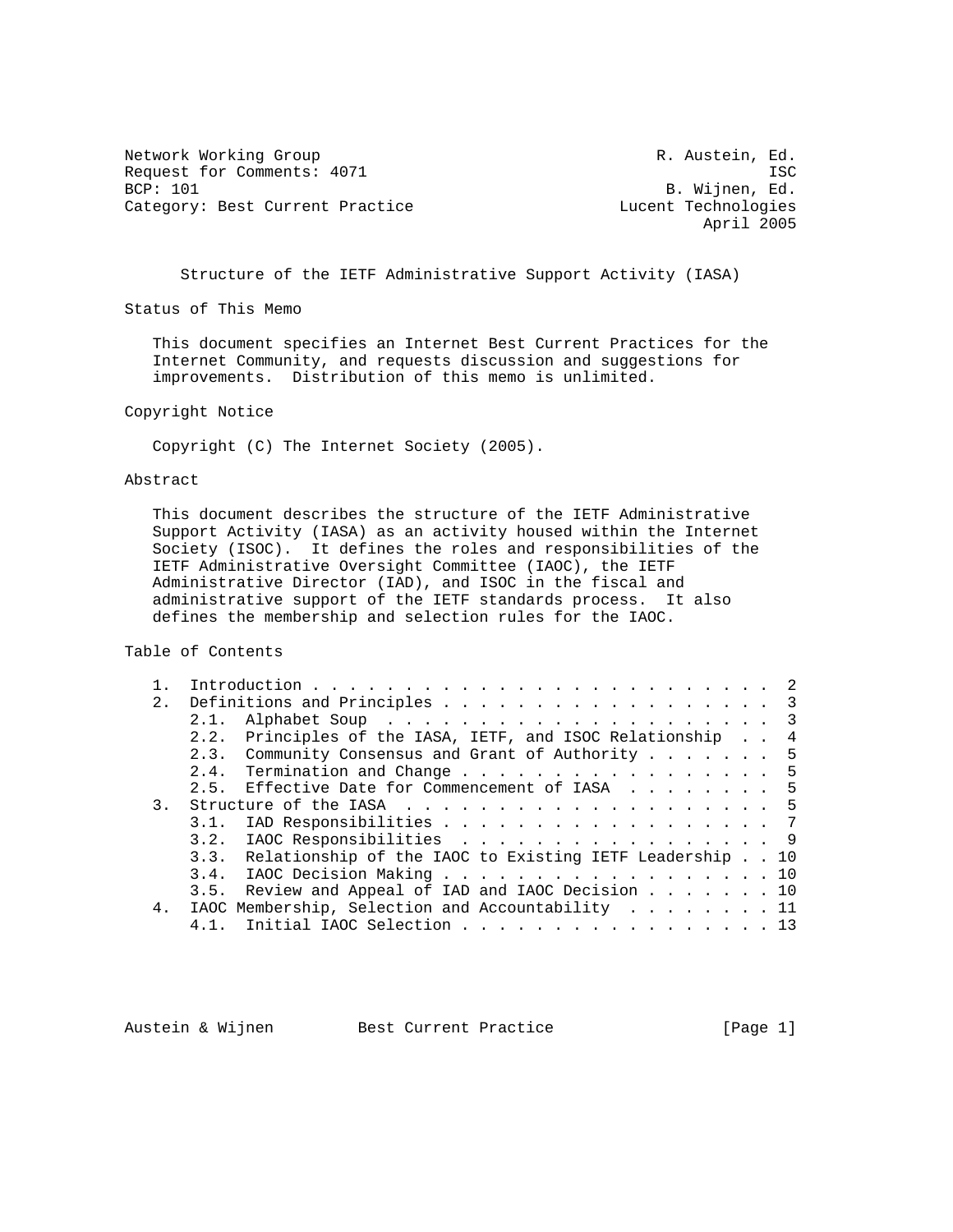| 5 <sub>1</sub> |                                                    |
|----------------|----------------------------------------------------|
|                | Cost Center Accounting 14<br>51                    |
|                | 5.2. IETF Meeting Revenues 14                      |
|                | 5.3. Designated Donations, Monetary and In-Kind 14 |
|                | 5.4. Other ISOC Support 15                         |
|                |                                                    |
|                | 5.6. Operating Reserve 15                          |
| 6.             |                                                    |
| 7 <sub>1</sub> | ISOC Responsibilities for IASA 16                  |
| 8 <sub>1</sub> | Security Considerations 17                         |
| 9              |                                                    |
|                |                                                    |
|                |                                                    |
|                | 11.1. Normative References 18                      |
|                | 11.2. Informative References 19                    |

## 1. Introduction

 This document describes the structure of the IETF Administrative Support Activity (IASA) as an activity housed within the Internet Society (ISOC). It defines the roles and responsibilities of the IETF Administrative Oversight Committee (IAOC), the IETF Administrative Director (IAD), and ISOC in the fiscal and administrative support of the IETF standards process. It also defines the membership and selection rules for the IAOC.

 The IETF undertakes its technical activities as an ongoing, open, consensus-based process. This document defines an administrative support structure intended to be responsive to the administrative needs of the IETF technical community, and it describes how that support structure fits under ISOC's organizational umbrella. This document does not affect the ISOC-IETF working relationship as it relates to standards development or the communication of technical advice relevant to the policy and educational goals of ISOC.

 The IETF Administrative Support Activity (IASA) provides the administrative structure required to support the IETF standards process and to support the IETF's technical activities. As of the time at which this document was written, this included the work of IETF working groups, the IESG, the IAB, and the IRTF. Should the IETF standards process at some future date come to include other technical activities, the IAOC is responsible for developing plans to provide administrative support for them. Such support includes, as appropriate, undertaking or contracting for the work described in [RFC3716], including IETF document and data management, IETF meetings, and any operational agreements or contracts with the RFC Editor and the Internet Assigned Numbers Authority (IANA). The IASA is also ultimately responsible for the financial activities

Austein & Wijnen Best Current Practice [Page 2]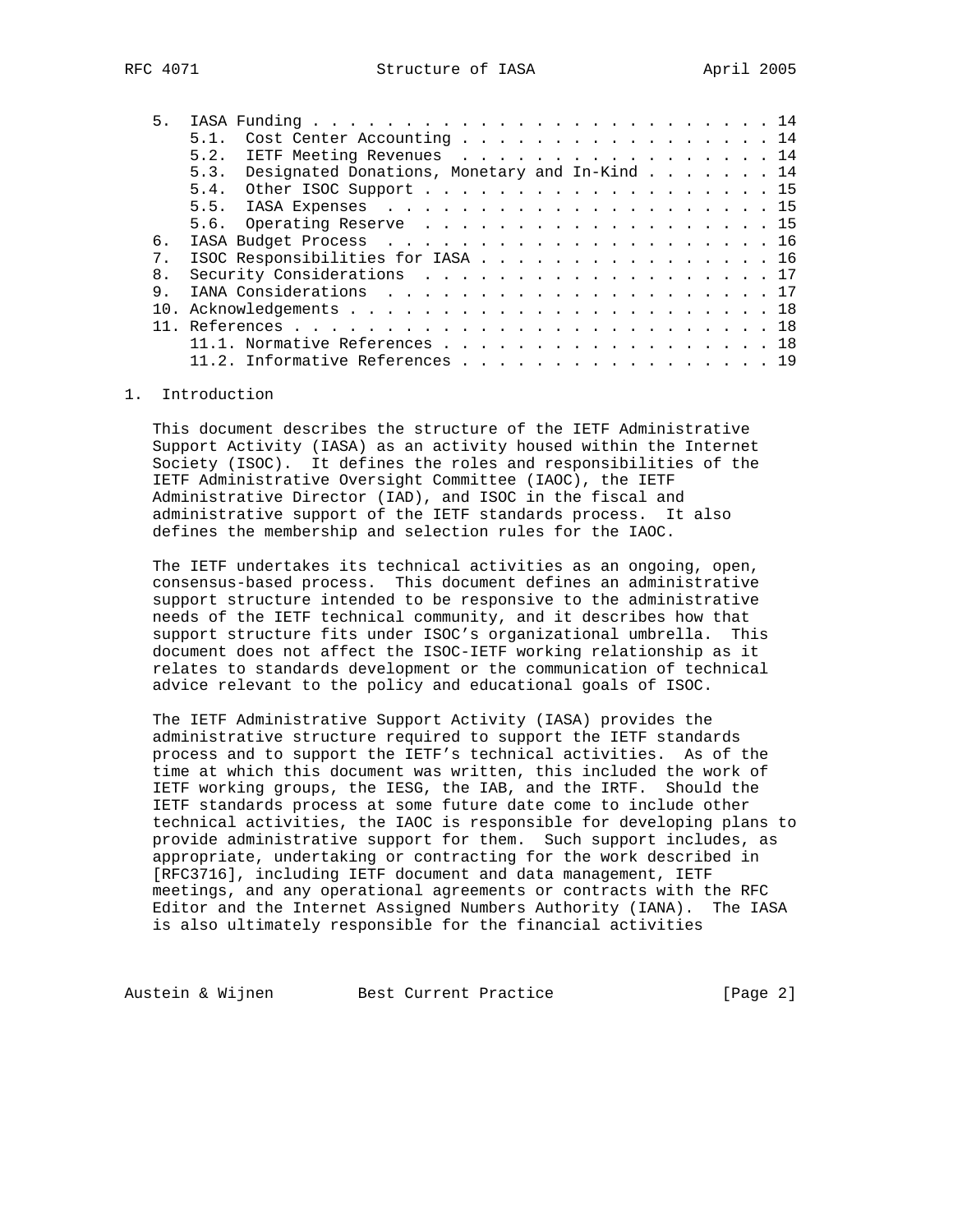associated with IETF administrative support, such as collecting IETF meeting fees, paying invoices, managing budgets and financial accounts, and so forth.

 The IASA is responsible for ensuring that the IETF's administrative needs are met, and met well. The IETF does not expect the IASA to undertake the bulk of this work directly; rather, the IETF expects the IASA to contract this work from others and to manage these contractual relationships to achieve efficiency, transparency, and cost effectiveness.

 The IASA is distinct from IETF-related technical functions, such as the RFC Editor, the IANA, and the IETF standards process itself. The IASA has no influence on the technical decisions of the IETF or on the technical contents of IETF work. Note, however, that this in no way prevents people who form part of the IASA from participating as individuals in IETF technical activities.

2. Definitions and Principles

 This section describes terminology and underlying principles used in the rest of this document.

2.1. Alphabet Soup

 Although most of the terms, abbreviations, and acronyms used in this document are reasonably well known, first-time readers may find this alphabet soup confusing. This section therefore attempts to provide a quick summary.

- IAB: Internet Architecture Board (see [RFC2026], [RFC2850]).
- IAD: IETF Administrative Director, defined by this document.
- IAOC: IETF Administrative Oversight Committee, defined by this document.
- IASA: IETF Administrative Support Activity, defined by this document.
- IESG: Internet Engineering Steering Group (see [RFC2026], [RFC3710]).
- IETF: Internet Engineering Task Force (see [RFC3233]).
- ISOC: Internet Society (see [RFC2031] and [ISOC]).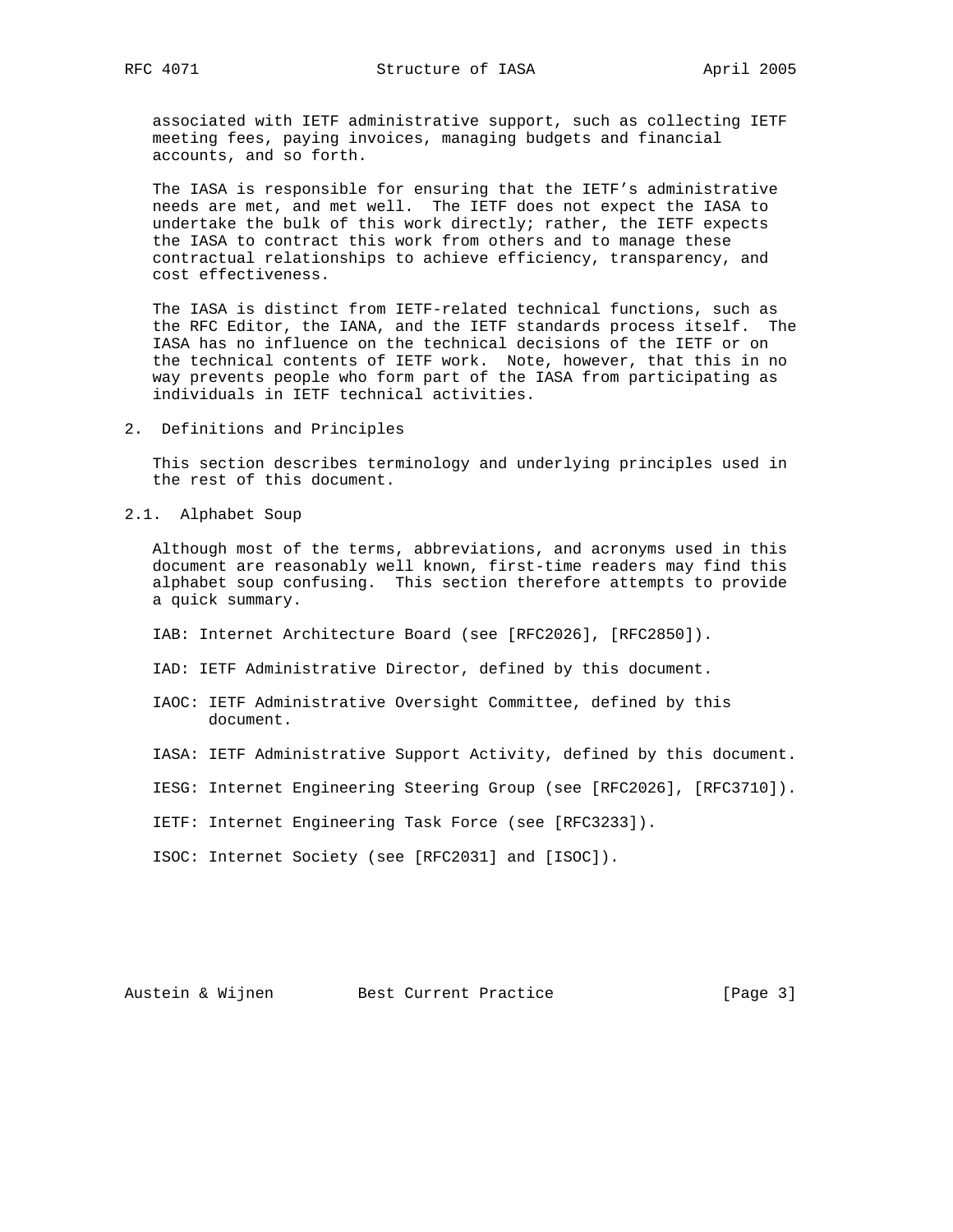2.2. Principles of the IASA, IETF, and ISOC Relationship

 This section attempts to describe principles underlying the mechanisms described in this document.

- 1. The IETF intends to establish a structure (the IASA) in order to have IETF administrative functions managed appropriately, according to good administrative, fiscal, and management principles. The IASA includes the IAD and the IAOC and shall be housed within ISOC.
- 2. The IAD and IAOC shall not have any authority over the IETF standards development activities. This document does not modify ISOC's other roles related to the IETF standards process.
- 3. The IAD and IAOC, in cooperation with the ISOC President/CEO and staff, shall develop an annual budget for the IASA. The budget must clearly identify all expected direct and indirect expenditures related to the IASA. ISOC, through its normal procedures, shall evaluate and approve the IASA budget as part of ISOC's own budget process and commit to ensuring funds to support the approved budget.
- 4. Responsibility for the evaluation, review, and negotiation of contracts and other IETF administrative and support agreements and other expenditures of funds under the IASA shall rest with the IAD, operating in accordance with policies and procedures set by the IAOC and consistent with ISOC operating policies.
- 5. Once funds or in-kind donations have been credited to the IASA accounts, they shall be irrevocably allocated to the support of the IETF.
- 6. There shall be a detailed public accounting to separately identify all funds available to and all expenditures relating to the IETF and to the IASA, including any donations, of funds or in kind, received by ISOC for IETF-related activities. In-kind donations shall only be accepted at the direction of the IAD and IAOC.
- 7. Amongst the IETF, IASA and ISOC, the IETF, through the IASA, shall have a perpetual right to use, display, distribute, reproduce, modify, and create derivatives of all software and data created in support of IETF activities.

Austein & Wijnen Best Current Practice [Page 4]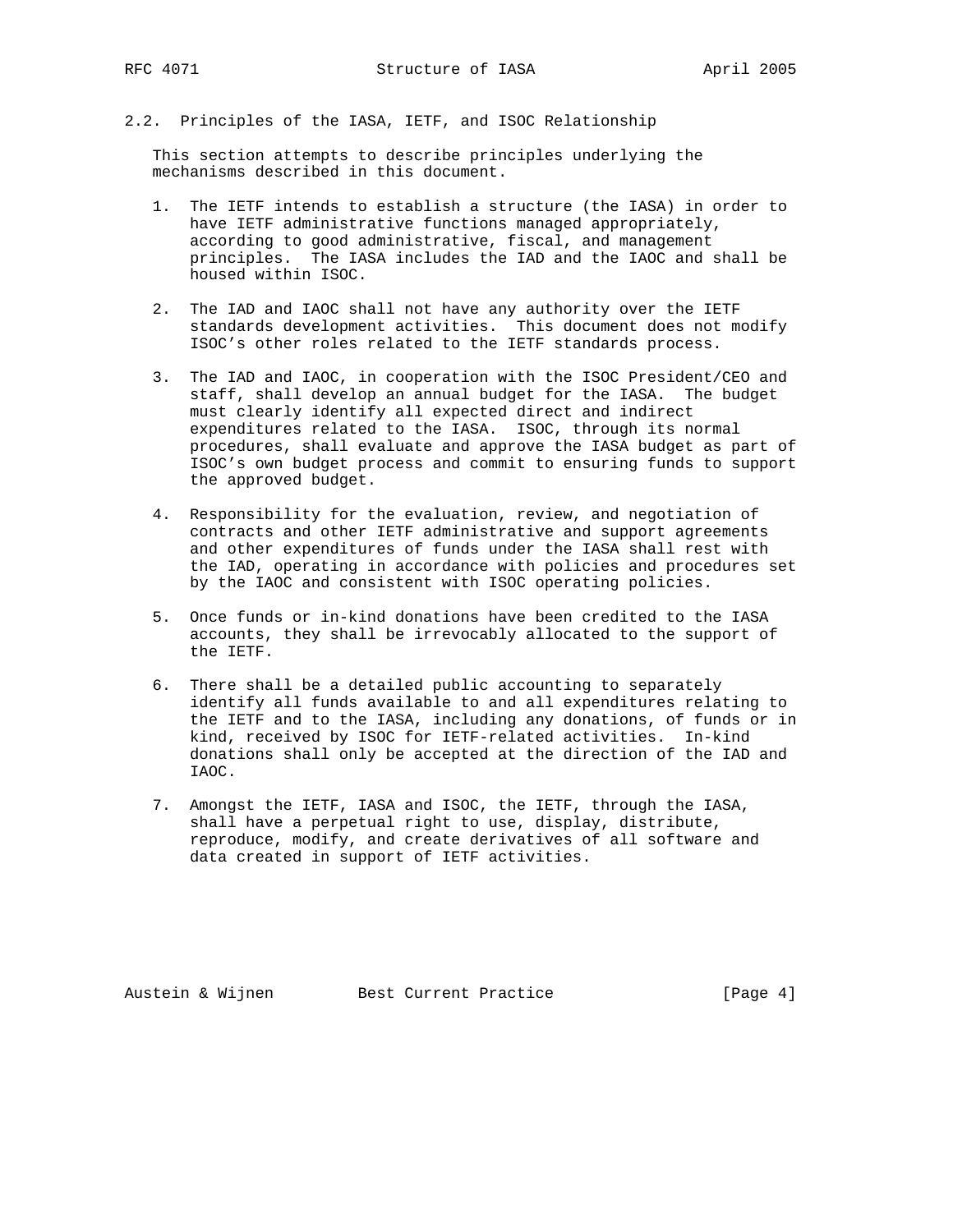8. The IASA, in cooperation with ISOC, shall use reasonable efforts to ensure that sufficient reserves exist to keep the IETF operational in the case of unexpected events such as income shortfalls.

 The remainder of this document contains details based on the above principles.

2.3. Community Consensus and Grant of Authority

 The IETF is a consensus-based group, and authority to act on behalf of the community requires a high degree of consensus and the continued consent of the community. After a careful process of deliberation, a broad-based community consensus emerged to house the IETF Administrative Support Activity (IASA) within the Internet Society. This document reflects that consensus.

2.4. Termination and Change

 Any change to this agreement shall require a similar level of community consensus and deliberation and shall be reflected by a subsequent Best Current Practice (BCP) document.

2.5. Effective Date for Commencement of IASA

 The procedures in this document shall become operational after this document has been approved by the process defined in BCP 9 [RFC2026], including its acceptance as an IETF process BCP by the ISOC Board of Trustees, and after the ISOC Board of Trustees has confirmed its acceptance of ISOC's responsibilities under the terms herein described.

3. Structure of the IASA

 The IASA structure is designed to ensure accountability and transparency of the IETF administrative and fiscal activities to the IETF community. The IETF Administrative Oversight Committee (IAOC) directs and oversees the IASA. The IAOC consists of volunteers, all chosen directly or indirectly by the IETF community, as well as appropriate ex officio members from ISOC and IETF leadership. The IAOC shall be accountable to the IETF community for the effectiveness, efficiency, and transparency of the IASA.

 The IASA consists initially of a single full-time ISOC employee, the IETF Administrative Director (IAD), who is entitled to act on behalf of the IASA at the direction of the IAOC. The IAD is likely to draw on financial, legal, and administrative support furnished by ISOC support staff or consultants. Costs for ISOC support staff and

Austein & Wijnen Best Current Practice [Page 5]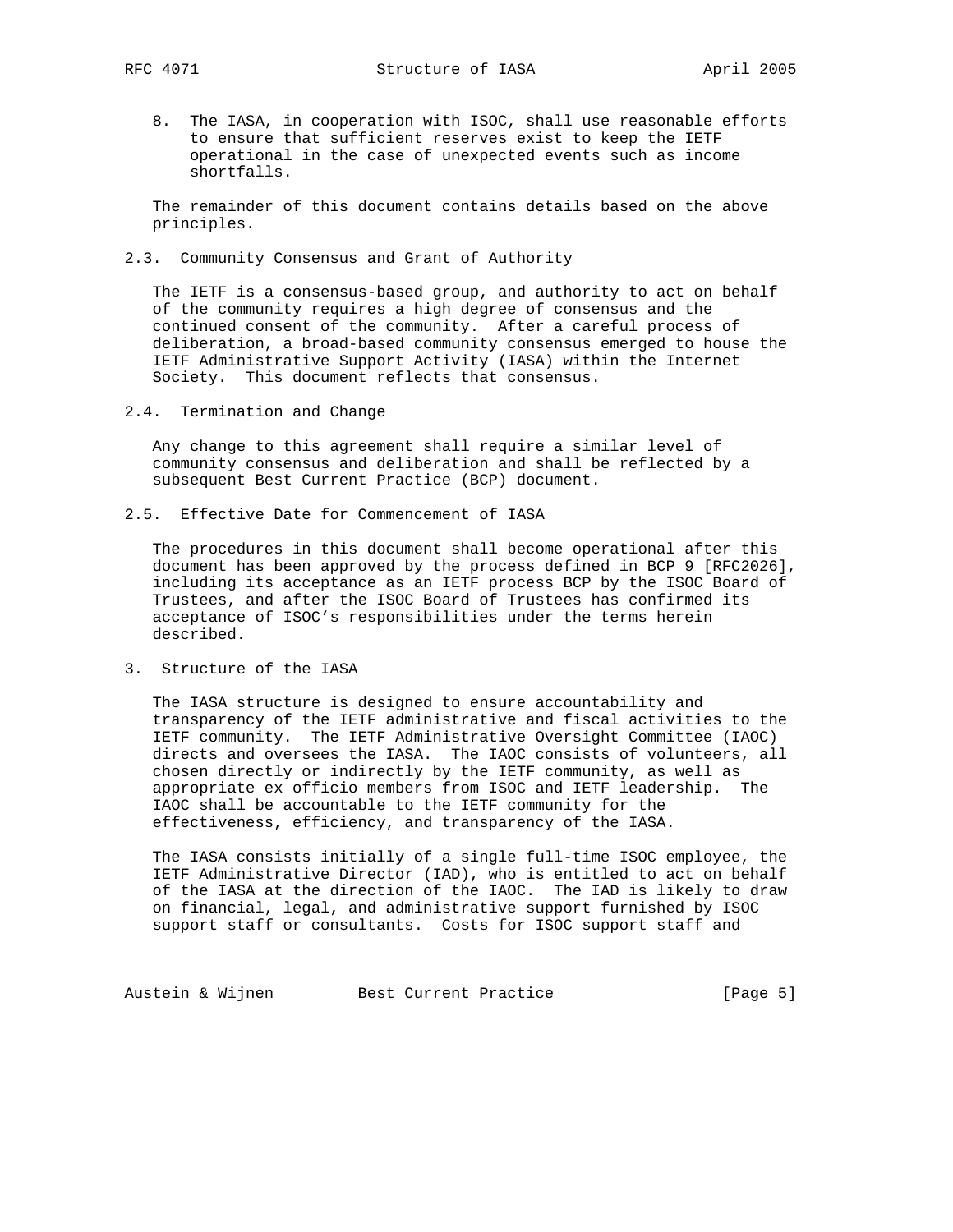consultants are allocated based on actual expenses or on some other allocation model determined by consultation between the IAOC and ISOC.

 Although the IAD is an ISOC employee, he or she works under the direction of the IAOC. A committee of the IAOC is responsible for hiring and firing the IAD, for reviewing the IAD's performance, and for setting the compensation of the IAD. The members of this committee are appointed by the IAOC and consist at minimum of the ISOC President, the IETF Chair, and one of the Nomcom-appointed IAOC members.

 The IAOC determines what IETF administrative functions are to be performed, and how or where they should be performed (whether internally within the IASA or by outside organizations), so as to maintain an optimal balance of functional performance and cost of each such function. The IAOC should document all such decisions, and the justification for them, for review by the community. Each function should be reviewed on a regular basis using the assumption that, absent such justification, the function is either unnecessary or, if necessary, it is overstaffed, rather than using an assumption that anything that has been done in the past is still necessary; each function should be adjusted as needed given the result of this review.

 The IAD is responsible for negotiating and maintaining contracts or equivalent instruments with outside organizations, and for providing any coordination necessary to make sure that the IETF administrative support functions are covered properly. All functions, whether contracted to outside organizations or performed internally within the IASA, must be clearly specified and documented with well-defined deliverables, service level agreements, and transparent accounting for the cost of such functions.

 The IASA is responsible for managing all intellectual property rights (IPR), including but not limited to trademarks, and copyrights that belong to the IETF. The IASA is also responsible for managing the ownership, registration, and administration of relevant domain names. The IASA is responsible for undertaking any and all required actions on behalf of the IETF to obtain, protect, and manage the rights that the IETF needs to carry out its work.

 If the IASA cannot comply with the procedures described in this document for legal, accounting, or practical reasons, the IAOC shall report that fact to the community, along with the variant procedure that the IAOC intends to follow. If the problem is a long-term one, the IAOC shall ask the IETF to update this document to reflect the changed procedure.

Austein & Wijnen Best Current Practice [Page 6]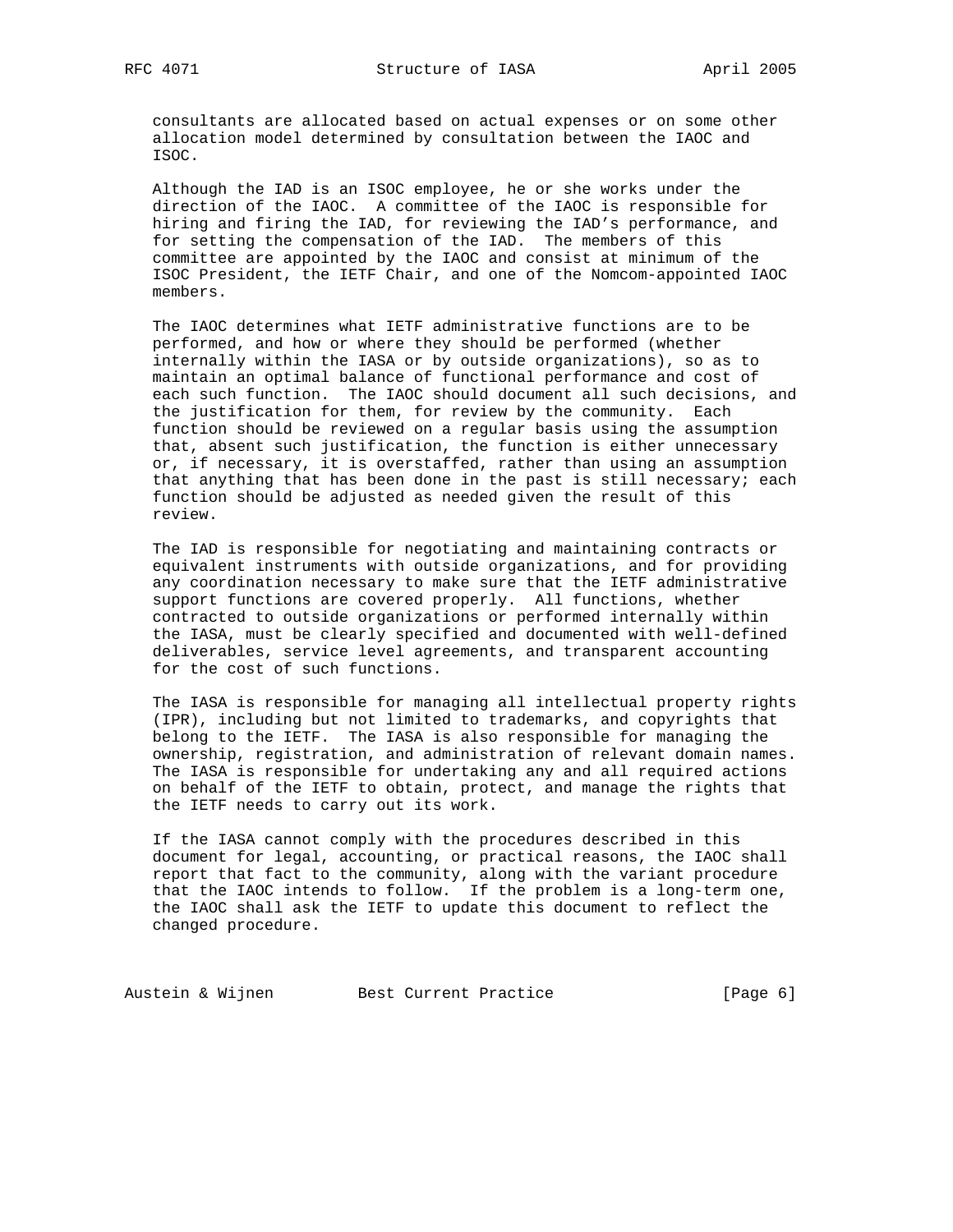### 3.1. IAD Responsibilities

 The IAD is responsible for working with the IAOC and others to understand the administrative requirements of the IETF, and for managing the IASA to meet those needs. This includes determining the structure of the IASA effort, establishing an operating budget, negotiating contracts with service providers, managing the business relationship with those providers, and establishing mechanisms to track their performance. The IAD may also manage other contractors or ISOC employees (such as support staff) as necessary, when such contractors or employees are engaged in IASA-related work.

 The IAD is responsible for running the IASA in an open and transparent manner, and for producing regular monthly, quarterly, and annual financial and operational updates for IAOC and IETF community review.

 The IAD is responsible for administering the IETF finances, for managing separate financial accounts for the IASA, and for establishing and administering the IASA budget. The IAD (with IAOC approval, as appropriate) should have signing authority consistent with carrying out IASA work effectively, efficiently and independently, taking into account ISOC's financial and approval controls. If there are any problems regarding the level of financial approval granted to the IAD, the IAOC and ISOC shall work out a policy that is mutually agreeable, and they shall do so within a reasonable time frame.

 The IAD negotiates service contracts, with input, as appropriate, from other bodies, including legal advice, and with review, as appropriate, by the IAOC. The IAOC should establish guidelines for what level of review is expected based on contract type, size, cost, or duration. ISOC executes contracts on behalf of the IASA, after whatever review ISOC requires to ensure that the contracts meet ISOC's legal and financial guidelines.

 The IAD shall ensure that contracts entered into by ISOC on behalf of the IASA and/or the IETF (an "IASA Contract") that provide for the creation, development, modification, or storage of any data (including, without limitation, any data relating to IETF membership, documents, archives, mailing lists, correspondence, financial records, personnel records and the like) ("Data"), grant to ISOC the perpetual, irrevocable right, on behalf of IASA and IETF, to use, display, distribute, reproduce, modify and create derivatives of such Data. ISOC will permit IASA and its designee(s) to have sole control and custodianship of such Data, and ISOC will not utilize or access such Data in connection with any ISOC function other than IETF without the written consent of the IAD.

Austein & Wijnen Best Current Practice [Page 7]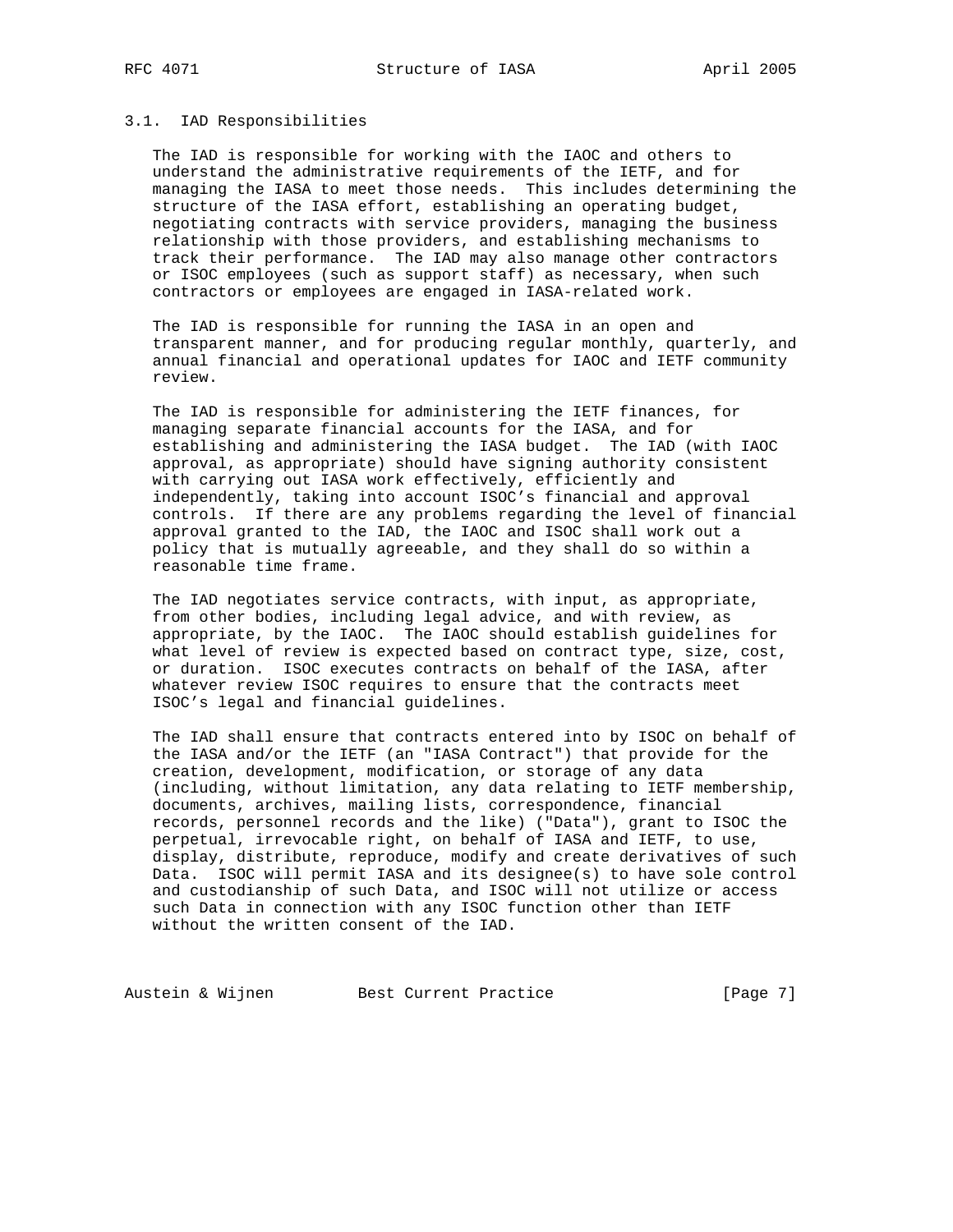The IAD shall ensure that personal data collected for legitimate purposes of the IASA are protected appropriately; at minimum, such data must be protected to a degree consistent with relevant legislation and applicable privacy policies.

 If an IASA Contract provides for the creation, development, or modification of any software (including, without limitation, any search tools, indexing tools, and the like) ("Developed Software"), then the IAD shall, whenever reasonable and practical, ensure that such contract either (a) grants ownership of such Developed Software to ISOC, or (b) grants ISOC a perpetual, irrevocable right, on behalf of IASA and IETF, to use, display, distribute, reproduce, modify, and create derivatives of such Software (including, without limitation, pursuant to an open source style license). It is preferred that Developed Software be provided and licensed for IASA and IETF use in source code form, with no ongoing payments. ISOC will permit the IASA and its designee(s) to have sole control and custodianship of such Developed Software. The foregoing rights are not required in the case of off-the-shelf or other commercially-available software that is not developed at the expense of ISOC.

 If an IASA Contract relates to the licensing of third-party software, the IAD shall ensure that such license expressly permits use of such software for and on behalf of the IASA and/or the IETF, as applicable, and that such license is transferable in accordance with the provisions of Section 7 (Removability).

 Notwithstanding the foregoing, the IAD can enter into different terms if doing so is in the best interest of the IETF and upon approval of the IAOC.

 The IAD and IAOC are responsible for making all business decisions regarding the IASA. In particular, the ISOC Board of Trustees shall not have direct influence over the choice of IASA contractors or IETF meeting sponsors. This restriction is meant to enforce the separation between fund-raising and the actual operation of the standards process.

 The IAD prepares an annual budget, which is subject to review and approval by the IAOC. The IAD is responsible for presenting this budget to the ISOC Board of Trustees, as part of ISOC's annual financial planning process. As described elsewhere in this document, the IAOC is responsible for ensuring the budget's suitability for meeting the IETF community's administrative needs, but the IAOC does not bear fiduciary responsibility for ISOC. The ISOC Board of Trustees therefore needs to review and understand the budget and planned activity in enough detail to carry out its fiduciary responsibility properly. The IAD is responsible for managing this

Austein & Wijnen Best Current Practice [Page 8]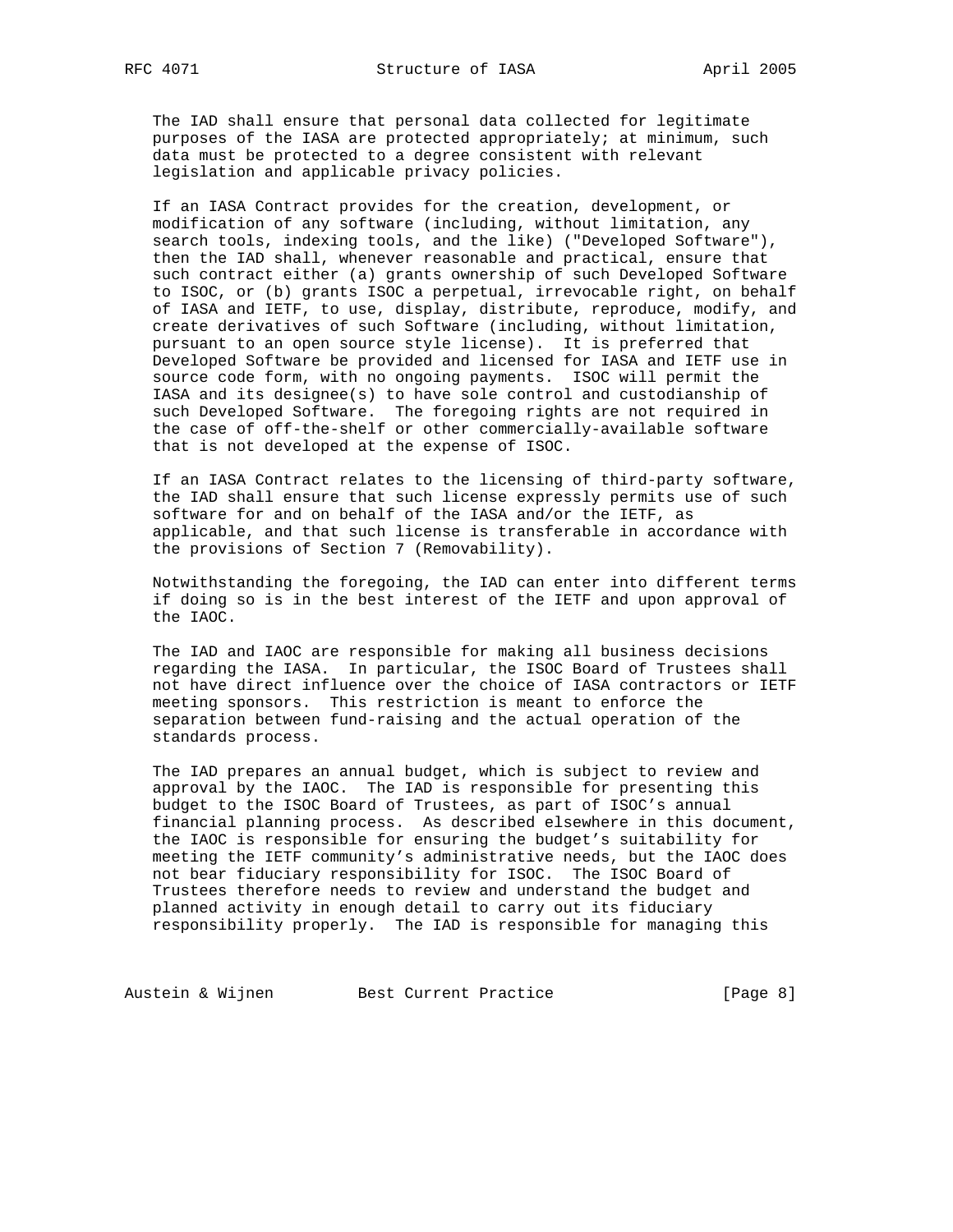process of review and approval. The IAD sees to it that the IASA publishes its complete approved budget to the IETF community each year.

3.2. IAOC Responsibilities

 The IAOC's role is to provide appropriate direction to the IAD, to review the IAD's regular reports, and to oversee IASA functions to ensure that the administrative needs of the IETF community are being properly met. The IAOC's mission is not to be engaged in the day to-day administrative work of the IASA, but rather to provide appropriate direction, oversight, and approval.

Therefore, the IAOC's responsibilities are as follows:

- o To select the IAD and to provide high-level review and direction for his or her work. This task should be handled by a sub committee, as described above.
- o To review the IAD's plans and contracts to ensure that they will meet the administrative needs of the IETF.
- o To track whether the IASA functions are meeting the IETF community's administrative needs, and to work with the IAD to determine a plan for corrective action if they are not.
- o To review the IAD's budget proposals to ensure that they will meet the IETF's needs, and to review the IAD's regular financial reports.
- o To ensure that the IASA is run in a transparent and accountable manner. Although the day-to-day work should be delegated to the IAD and others, the IAOC is responsible for ensuring that IASA finances and operational status are tracked appropriately, and that monthly, quarterly, and annual financial and operational reports are published to the IETF community.
- o To designate, in consultation with the IAB and the IESG, the person or people who carry out the tasks that other IETF process documents say are carried out by the IETF Executive Director.

 The IAOC's role is to direct and review, not to perform, the work of the IAD and IASA. The IAOC holds periodic teleconferences and face to-face meetings as needed to carry out the IAOC's duties efficiently and effectively.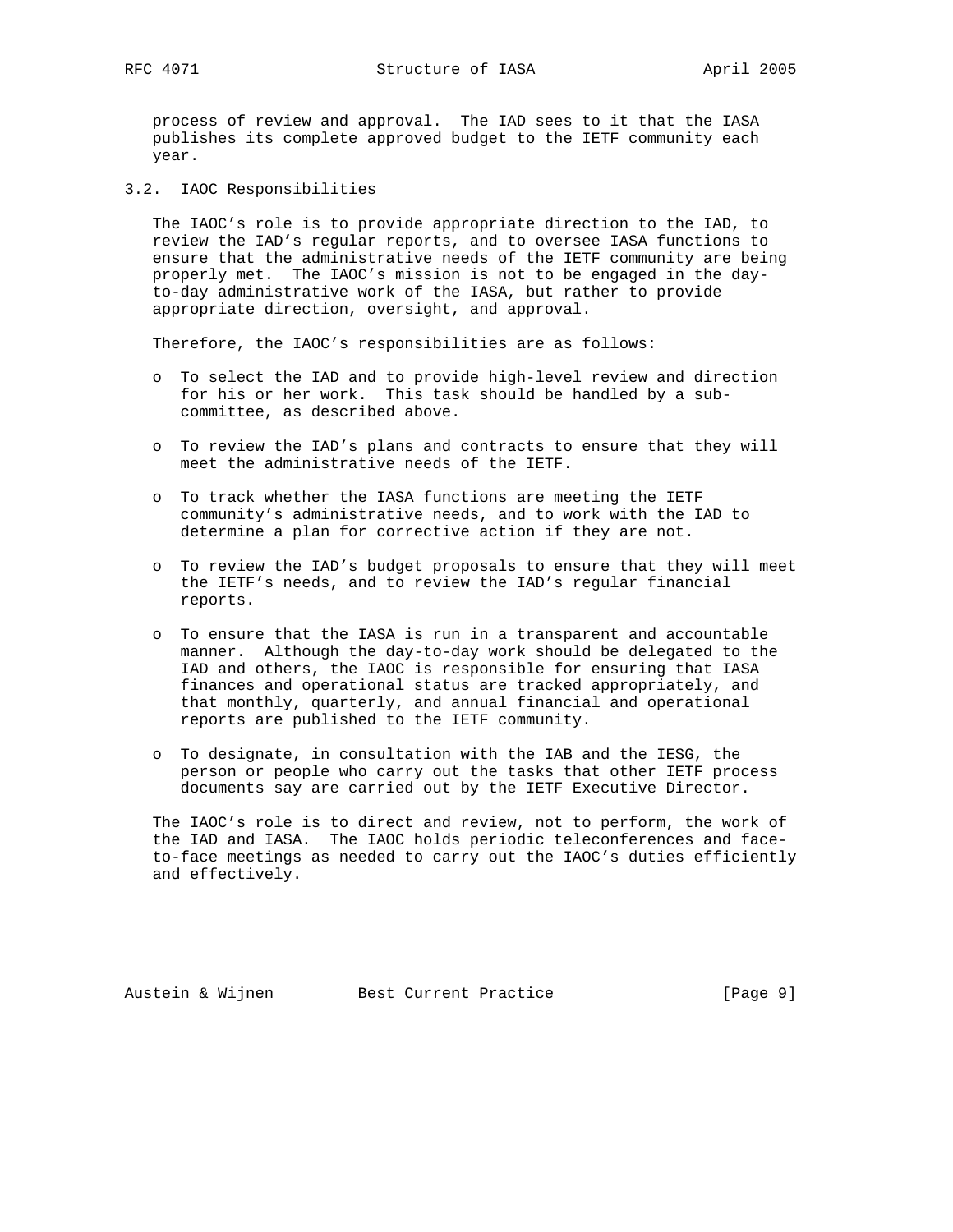If there is no IAD or if the IAD is unavailable, the IAOC may temporarily assign the IAD's duties to individual members of the IAOC.

3.3. Relationship of the IAOC to Existing IETF Leadership

 The IAOC is directly accountable to the IETF community for the performance of the IASA. However, the nature of the IAOC's work involves treating the IESG and IAB as major internal customers of the administrative support services. The IAOC and the IAD should not consider their work successful unless the IESG and IAB are also satisfied with the administrative support that the IETF is receiving.

3.4. IAOC Decision Making

 The IAOC attempts to reach consensus on all decisions. If the IAOC cannot achieve a consensus decision, then the IAOC may decide by voting.

 The IAOC decides the details about its decision-making rules, including its rules for quorum, conflict of interest, and breaking of ties. These rules shall be made public.

 All IAOC decisions shall be recorded in IAOC minutes, and IAOC minutes shall be published in a timely fashion.

3.5. Review and Appeal of IAD and IAOC Decision

 The IAOC is directly accountable to the IETF community for the performance of the IASA. In order to achieve this, the IAOC and IAD will ensure that guidelines are developed for regular operational decision making. Where appropriate, these guidelines should be developed with public input. In all cases, they must be made public.

 If a member of the IETF community questions whether a decision or action of the IAD or the IAOC has been undertaken in accordance with IETF BCPs or IASA operational guidelines, or questions whether the IASA has created and maintained appropriate guidelines, he or she may ask the IAOC for a formal review of the decision or action.

 The request for review should be addressed to the IAOC chair and should include a description of the decision or action to be reviewed, an explanation of how, in the requestor's opinion, the decision or action violates the BCPs or operational guidelines, and a suggestion for how the situation could be rectified. All requests for review shall be posted publicly, and the IAOC is expected to respond to these requests within a reasonable period, typically within 90 days. It is up to the IAOC to determine what type of

Austein & Wijnen Best Current Practice [Page 10]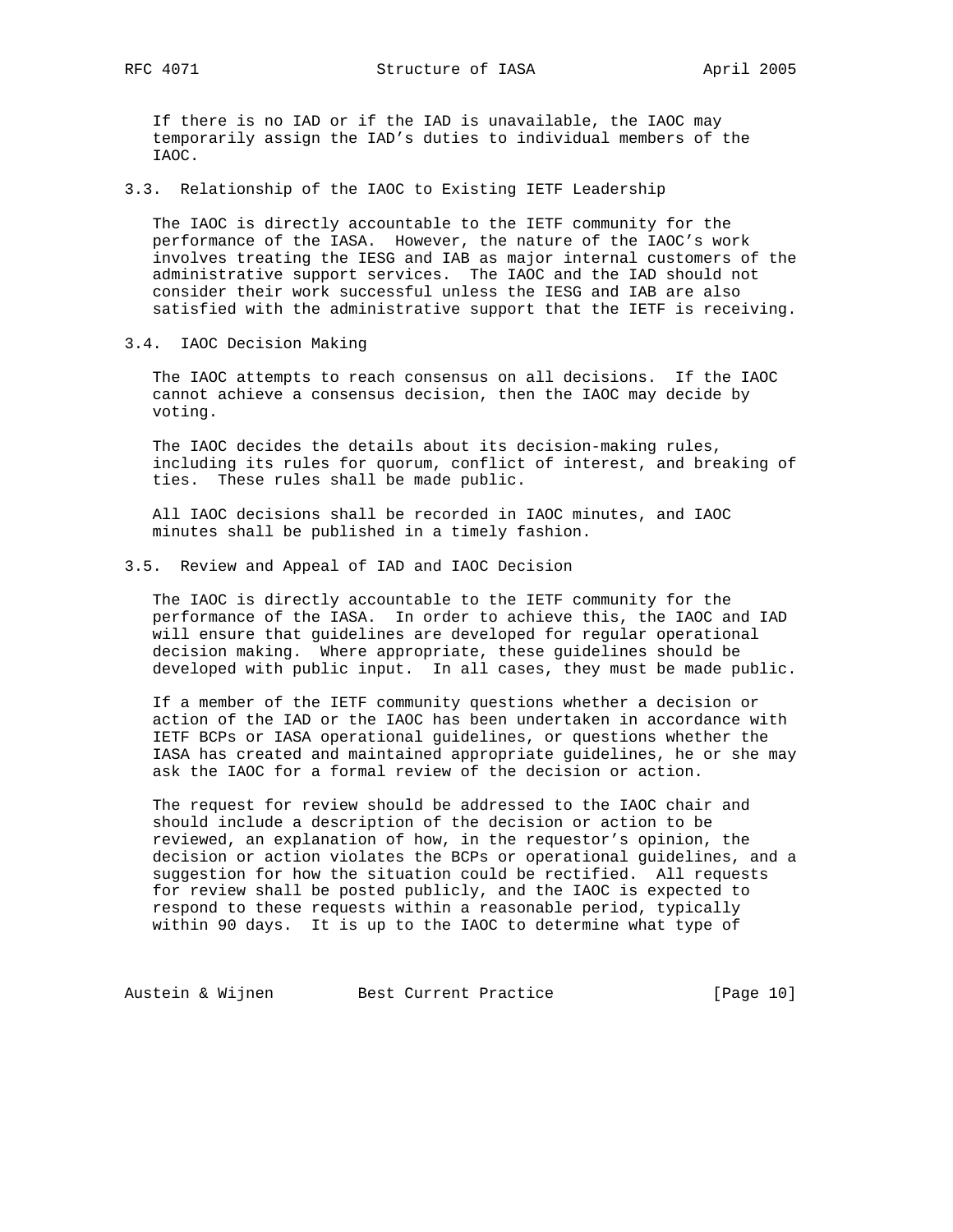review and response is required, based on the nature of the review request. Based on the results of the review, the IAOC may choose to overturn their own decision, to change their operational guidelines to prevent further misunderstandings, to take other action as appropriate, or just to publish the review result and take no other action.

 If a member of the community is not satisfied with the IAOC's response to his or her review request, he or she may escalate the issue by appealing the decision or action to the IAB, using the appeals procedures outlined in RFC 2026 [RFC2026]. If he or she is not satisfied with the IAB response, he or she can escalate the issue to the ISOC Board of Trustees, as described in RFC 2026.

 The reviewing body (the IAB or ISOC Board of Trustees) shall review the decision of the IAD or IAOC to determine whether it was made in accordance with existing BCPs and operational guidelines. As a result of this review, the reviewing body may recommend to the community that the BCPs governing IAOC actions should be changed. The reviewing body may also advise the IAOC to modify existing operational guidelines to avoid similar issues in the future and/or it may advise the IAOC to re-consider their decision or action. It may also recommend that no action be taken, based on the review.

 In exceptional cases, when no other recourse seems reasonable, the reviewing body may overturn or reverse a non-binding decision or action of the IAOC. This should be done only after careful consideration and consultation with the IAOC regarding the ramifications of this action. In no circumstances may the IAB or ISOC Board of Trustees overturn a decision of the IAOC that involves a binding contract or overturn a personnel-related action (such as hiring, firing, promotion, demotion, performance reviews, salary adjustments, etc.).

4. IAOC Membership, Selection and Accountability

 The IAOC shall consist of eight voting members who shall be selected as follows:

- o Two members appointed by the IETF Nominations Committee (NomCom);
- o One member appointed by the IESG;
- o One member appointed by the IAB;
- o One member appointed by the ISOC Board of Trustees;
- o The IETF Chair (ex officio);

Austein & Wijnen Best Current Practice [Page 11]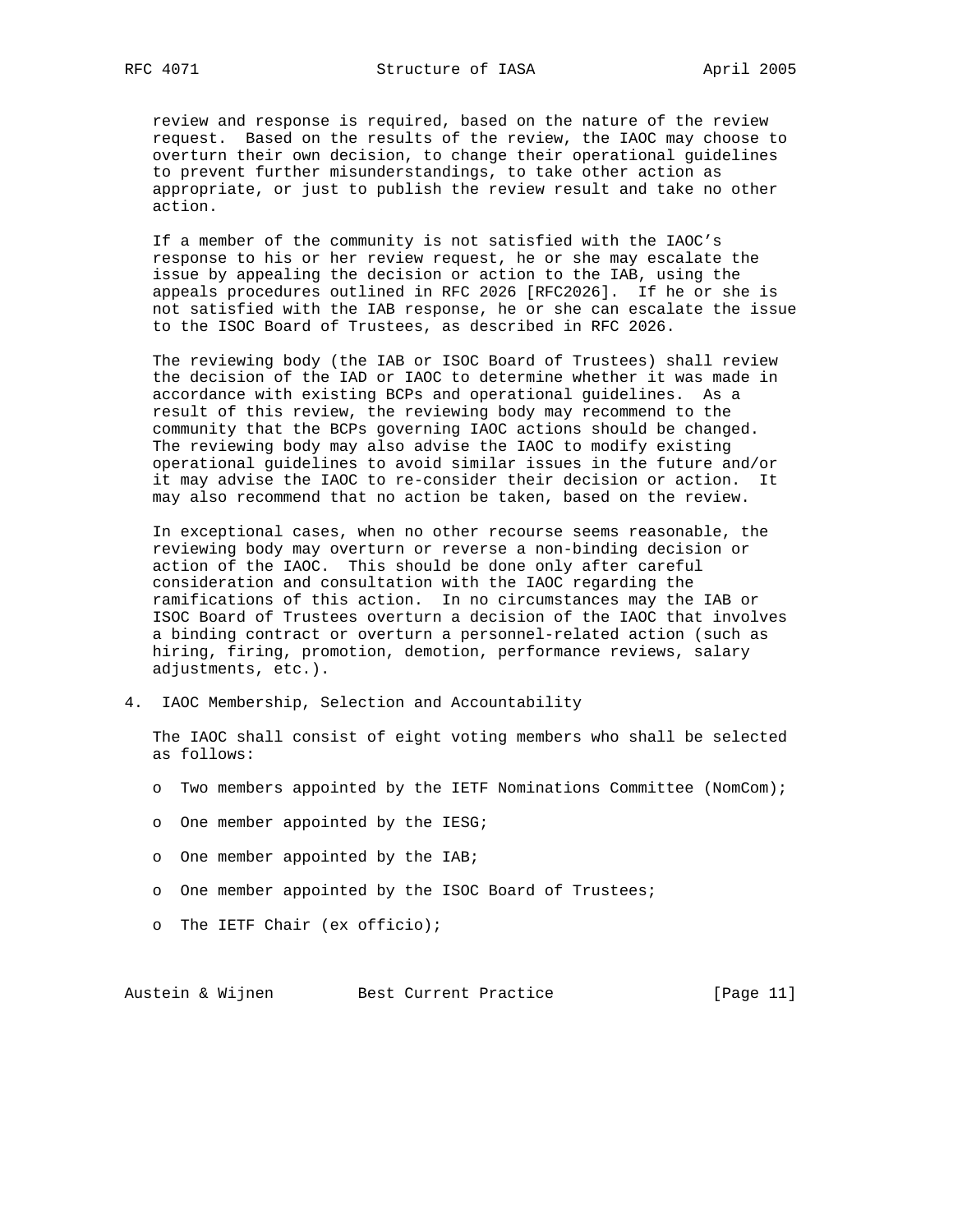o The IAB Chair (ex officio);

o The ISOC President/CEO (ex officio).

 The IETF Administrative Director also serves, ex officio, as a non voting member of the IAOC.

 The IAOC may also choose to invite liaisons from other groups, but it is not required to do so; the IAOC decides whether to have a liaison to any particular group. Any such liaisons are non-voting. Responsibility for selecting the individual filling a particular liaison role lies with the body from which the IAOC has requested the liaison.

 Subject to paragraph 2 of Section 4.1, appointed members of the IAOC serve two-year terms. IAOC terms normally end at the end of the first IETF meeting of a year.

 The members of the IAOC shall select one of its appointed voting members to serve as the chair of the IAOC. The term of the IAOC chair shall be one year from the time of selection or the remaining time of his or her tenure on the IAOC, whichever is less. An individual may serve any number of terms as chair, if selected by the IAOC.

 The Chair serves at the pleasure of the IAOC and may be removed from that position at any time by a vote of 2/3 of the voting IAOC members, not counting the IAOC chair.

 The chair of the IAOC shall have the authority to manage the activities and meetings of the IAOC.

 The two NomCom-appointed IAOC members are chosen using the procedures described in RFC 3777 [RFC3777]. For the initial IAOC selection, the IESG will provide the list of desired qualifications for these positions; in later years, the IAOC will provide this qualification list. The IESG will serve as the confirming body for IAOC appointments by the NomCom.

 While there are no hard rules regarding how the IAB and the IESG should select members of the IAOC, such appointees need not be current IAB or IESG members (and probably should not be, if only to avoid overloading the existing leadership). The IAB and IESG should choose people with some knowledge of contracts and financial procedures, who are familiar with the administrative support needs of the IAB, the IESG, or the IETF standards process. The IAB and IESG should follow a fairly open process for these selections, perhaps with an open call for nominations or a period of public comment on

Austein & Wijnen Best Current Practice [Page 12]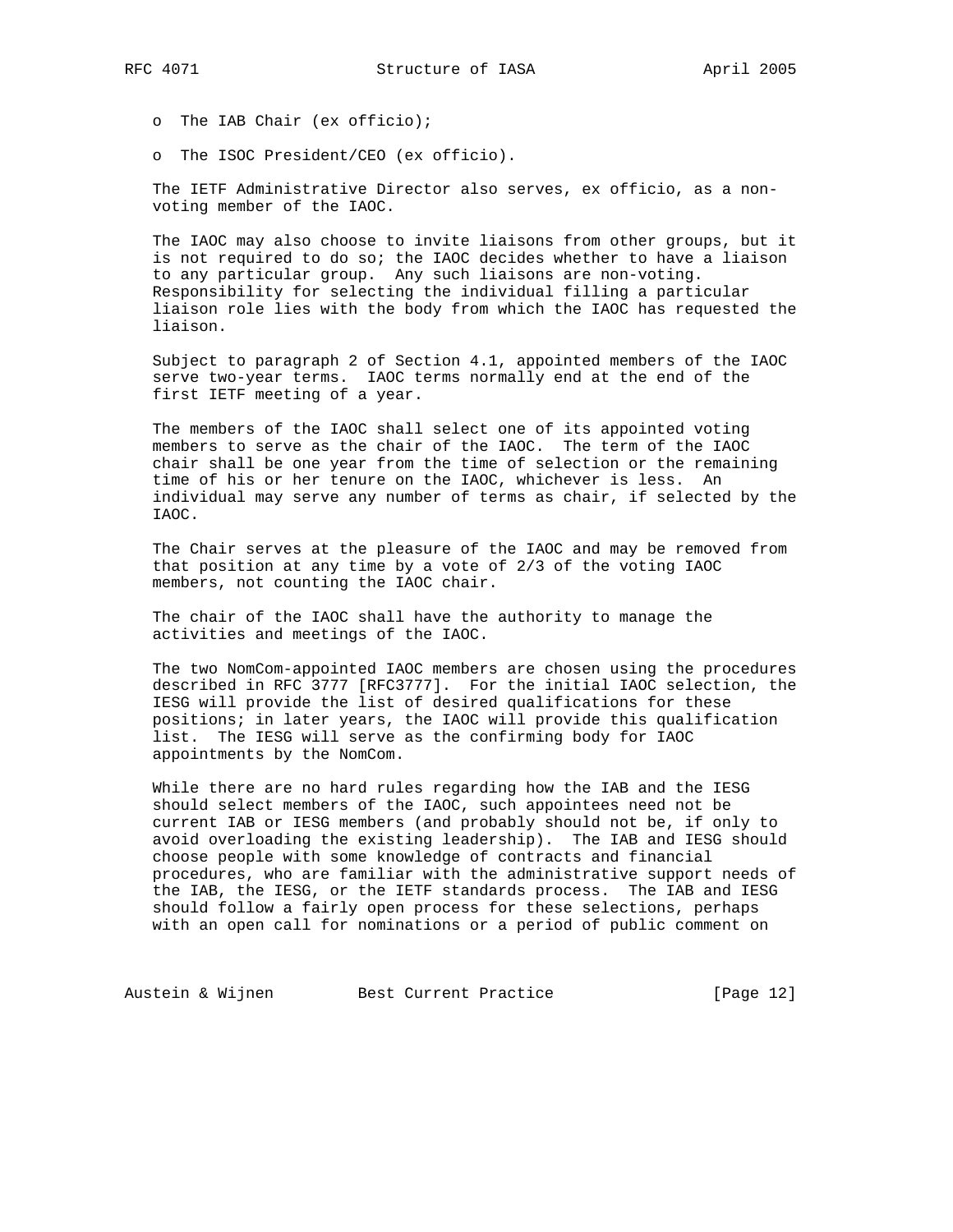the candidates. The procedure for IAB selection of ISOC Board of Trustees [RFC3677] might be a good model for how this could work. After the IETF gains some experience with IAOC selection, these selection mechanisms should be documented more formally.

 Although the IAB, the IESG, and the ISOC Board of Trustees choose some members of the IAOC, those members do not directly represent the bodies that chose them. All members of the IAOC are accountable directly to the IETF community. To receive direct feedback from the community, the IAOC holds an open meeting at least once per year at an IETF meeting. This may take the form of an open IAOC plenary or a working meeting held during an IETF meeting slot. The form and contents of this meeting are left to the discretion of the IAOC Chair. The IAOC should also consider open mailing lists or other means to establish open communication with the community.

 IAOC members are subject to recall in the event that an IAOC member abrogates his or her duties or acts against the best interests of the IETF community. Any appointed IAOC member, including any appointed by the IAB, IESG, or ISOC Board of Trustees, may be recalled using the recall procedure defined in RFC 3777 [RFC3777]. IAOC members are not, however, subject to recall by the bodies that appointed them.

 If a vacancy occurs among the appointed members, this is filled by the appointing body for that position according to its procedures.

 The IAOC members shall not receive any compensation from the IASA, ISOC, or IETF for their services as members of the IAOC.

 The IAOC shall set and publish rules covering reimbursement of expenses, and such reimbursement shall generally be for exceptional cases only.

## 4.1. Initial IAOC Selection

 The initial IAOC selection will start after this document is approved as a BCP by the IESG and accepted by the ISOC Board of Trustees. The IESG, IAB, and ISOC Board of Trustees should make their selections within 45 days of BCP approval, and the NomCom should make their selections as quickly as possible while complying with the documented NomCom procedures. The IAOC will become active as soon as a majority (three or more) of the appointed members have been selected.

 Initially, the IESG and the ISOC Board of Trustees will make one-year appointments, the IAB will make a two-year appointment, and the NomCom will make one one-year appointment and one two-year appointment. This will establish a pattern in which approximately half of the IAOC is selected each year.

Austein & Wijnen Best Current Practice [Page 13]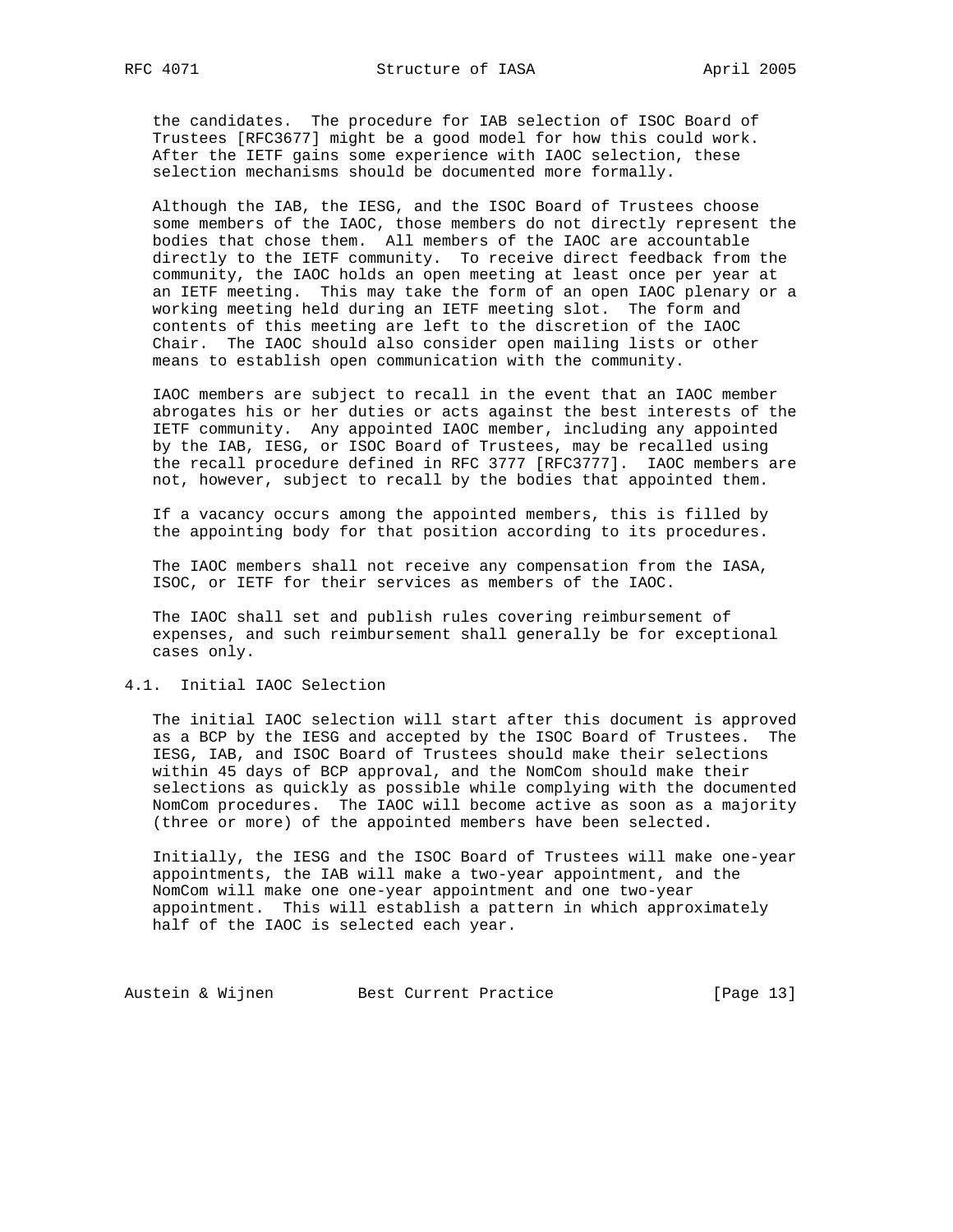# 5. IASA Funding

The IASA manages money from three sources:

- 1. IETF meeting revenues;
- 2. Designated donations to ISOC (both monetary and in-kind);
- 3. Other ISOC support.

 Note that the goal is to achieve and maintain a viable IETF support function based on available funding sources. The IETF community expects the IAOC and ISOC to work together to attain that goal.

### 5.1. Cost Center Accounting

 Funds managed by the IASA shall be accounted for in a separate set of general ledger accounts within the IASA Cost Center. In the remainder of this document, these general ledger accounts are termed "IASA accounts". A periodic summary of the IASA accounts shall be reported in the form of standard financial statements that reflect the income, expenses, assets, and liabilities of the IASA.

 The IAOC and ISOC shall agree upon and publish procedures for reporting and auditing of these accounts.

 Note that ISOC in consultation with the IAOC can decide to structure the IASA accounting differently in the future within the constraints outlined in Section 7.

5.2. IETF Meeting Revenues

 Meeting revenues are an important source of funds for IETF functions. The IAD, in consultation with the IAOC, sets the meeting fees as part of the budgeting process. All meeting revenues shall be credited to the appropriate IASA accounts.

5.3. Designated Donations, Monetary and In-Kind

 Donations are an essential component of funding. The IASA undertakes no direct fund-raising activities. This establishes a practice of separating IETF administrative and standards activities from fund raising activities, and it helps ensure that no undue influence may be ascribed to those from whom funds are raised.

 ISOC shall create and maintain appropriate structures and programs to coordinate donations intended to support the work of the IETF, and these shall include mechanisms for both in-kind and direct

Austein & Wijnen Best Current Practice [Page 14]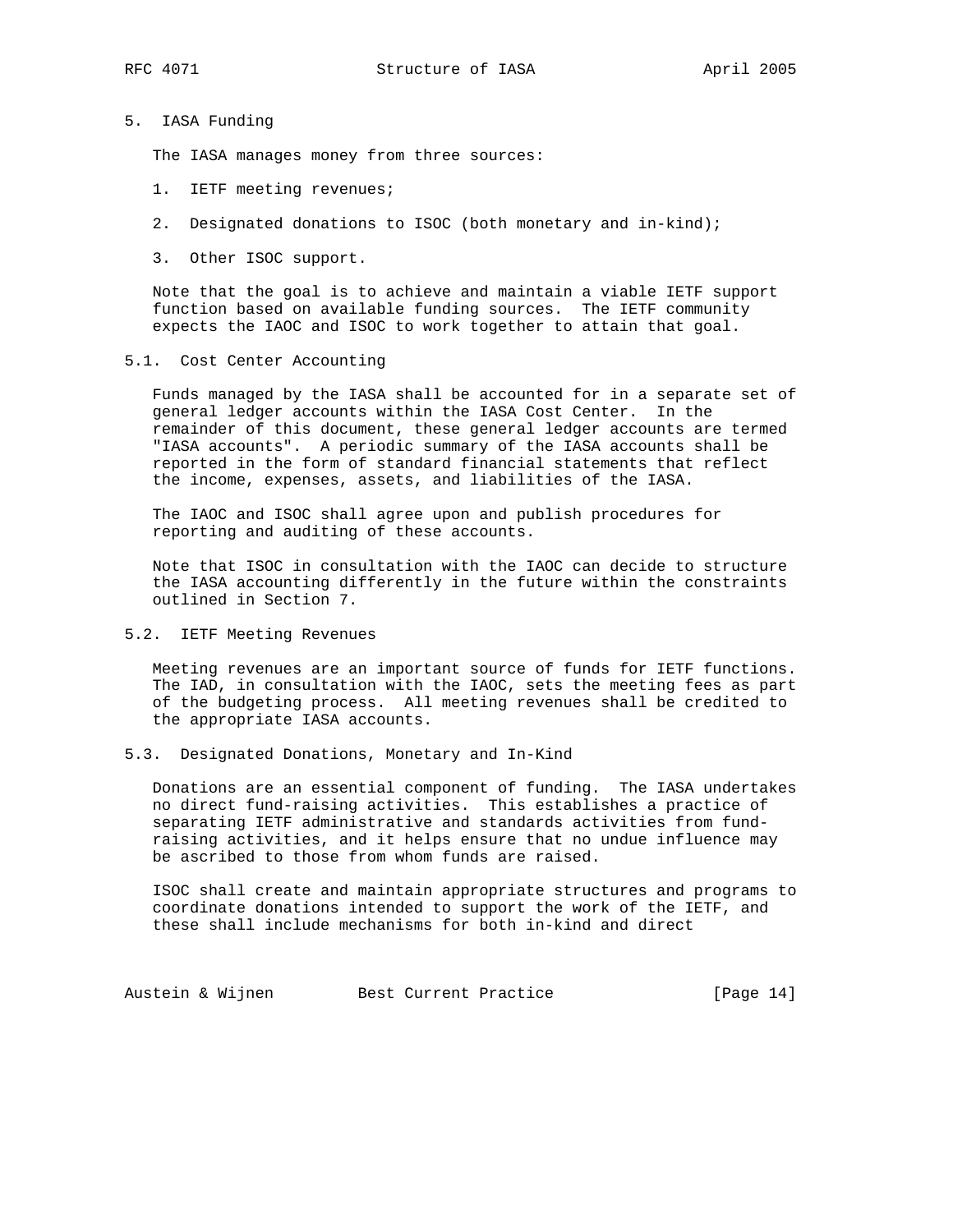contributions to the work supported by IASA. Since ISOC will be the sole entity through whom donations may be made to the work of the IETF, ISOC shall ensure that those programs are not unduly restrictive. ISOC shall maintain programs that allow for designated donations to the IETF.

 In-kind resources are owned by the ISOC on behalf of the IETF and shall be reported and accounted for in a manner that identifies them as such. Designated monetary donations shall be credited to the appropriate IASA accounts.

# 5.4. Other ISOC Support

 Other ISOC support shall be based on the budget process as specified in Section 6, which includes deciding when ISOC monetary support is to be credited to the IASA accounts.

 All ISOC support, no matter how it is delivered, shall be reported in the IASA financial reports.

#### 5.5. IASA Expenses

 The IASA exists to support the IETF. Funds designated for the IASA shall be used solely to support IETF activities and for no other purposes.

## 5.6. Operating Reserve

 As an initial guideline and in normal operating circumstances, the IASA should have an operating reserve for its activities sufficient to cover 6 months of non-meeting operational expenses, plus twice the recent average for meeting contract guarantees. The IASA, in cooperation with ISOC, shall establish detailed targets for a reserve fund to cover normal operating expenses and meeting expenses, in accordance with prudent planning and as part of the budget process.

 The IASA expects ISOC to use reasonable efforts to build and provide that operational reserve, through whatever mechanisms ISOC deems appropriate.

 If the IASA accounts accumulate a surplus, ISOC may count that as part of the reserve.

Austein & Wijnen Best Current Practice [Page 15]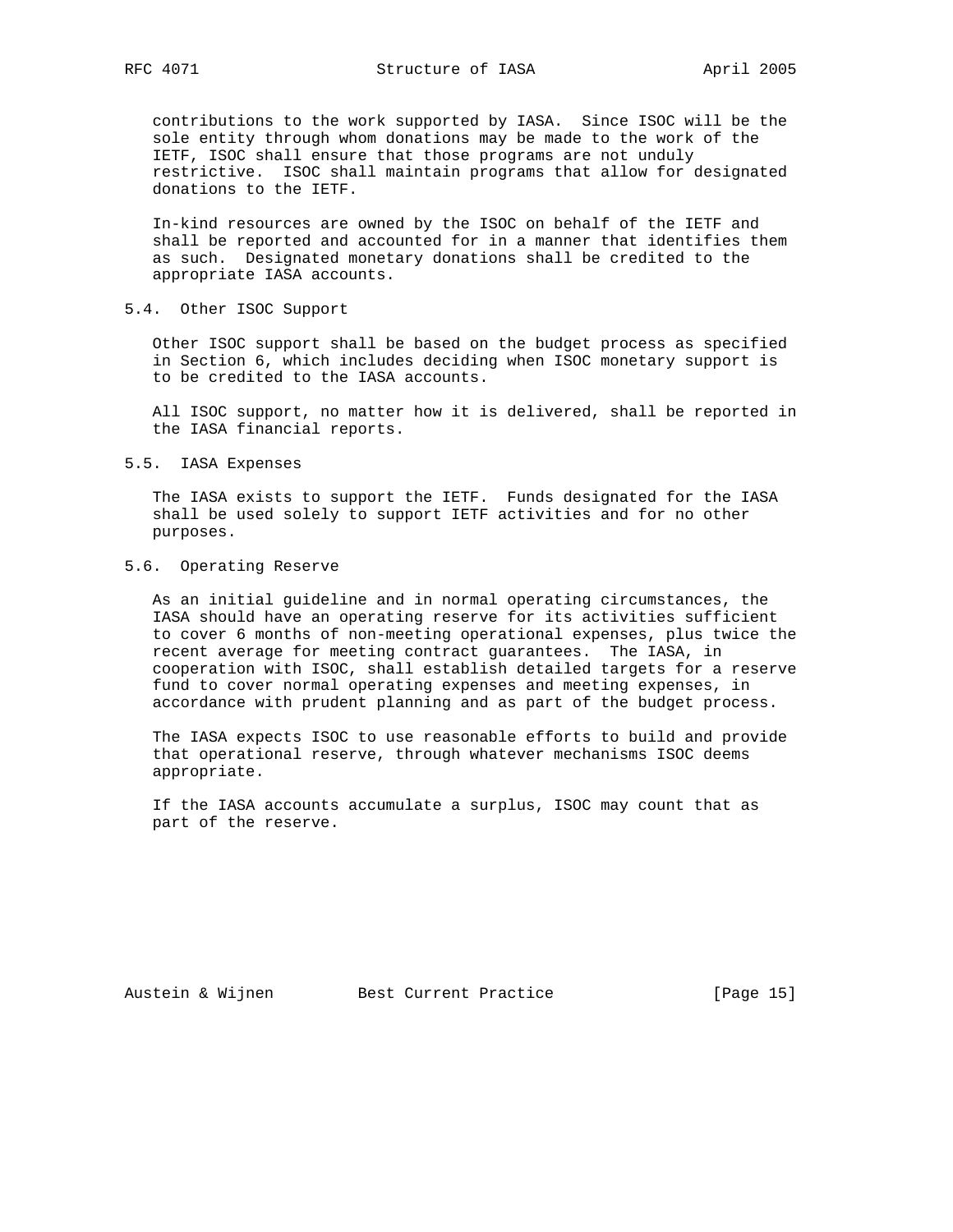## 6. IASA Budget Process

While the IASA sets a budget for the IETF's administrative needs, its budget process clearly needs to be closely coordinated with ISOC's. The specific timeline shall be established each year by IASA and ISOC. As an example, a general annual timeline for budgeting is:

- July 1: The IAD presents a budget proposal (prepared in consultation with ISOC staff) for the following fiscal year, with 3-year projections, to the IAOC.
- August 1: The IAOC approves the budget proposal for IETF purposes, after any appropriate revisions. As the ISOC President is part of the IAOC, the IAOC should have a preliminary indication of how the budget will fit with ISOC's own budgetary expectations. The budget proposal is passed to the ISOC Board of Trustees for review in accordance with its fiduciary duty.
- September 1: The ISOC Board of Trustees approves the budget proposal provisionally. During the next 2 months, the budget may be revised to be integrated in ISOC's overall budgeting process.

November 1: Final budget to the ISOC Board for approval.

 The dates described above are examples and are subject to change. They will most likely be modified each year based on the dates of the second and third IETF meetings of that year. They also need to be synchronized with the ISOC budgeting process.

 The IAD shall provide monthly accountings of expenses and shall update expenditures forecasts every quarter. This may require adjustment of the IASA budget. If so, the revised budget will need to be approved by the IAOC, the ISOC President/CEO and, if necessary, the ISOC Board of Trustees.

7. ISOC Responsibilities for IASA

Within ISOC, support for the IASA shall meet the following goals:

 Transparency: The IETF community shall have complete visibility into the financial and legal structure of the ISOC activities that are related to, but not part of, the IASA standards support activity. In particular, a detailed budget for the entire related ISOC activity, quarterly financial reports, and audited annual financial reports shall all be available to the IETF community. In addition, key contract material and MOUs shall also be publicly available, subject to any reasonable confidentiality obligations approved by the IAOC.

Austein & Wijnen Best Current Practice [Page 16]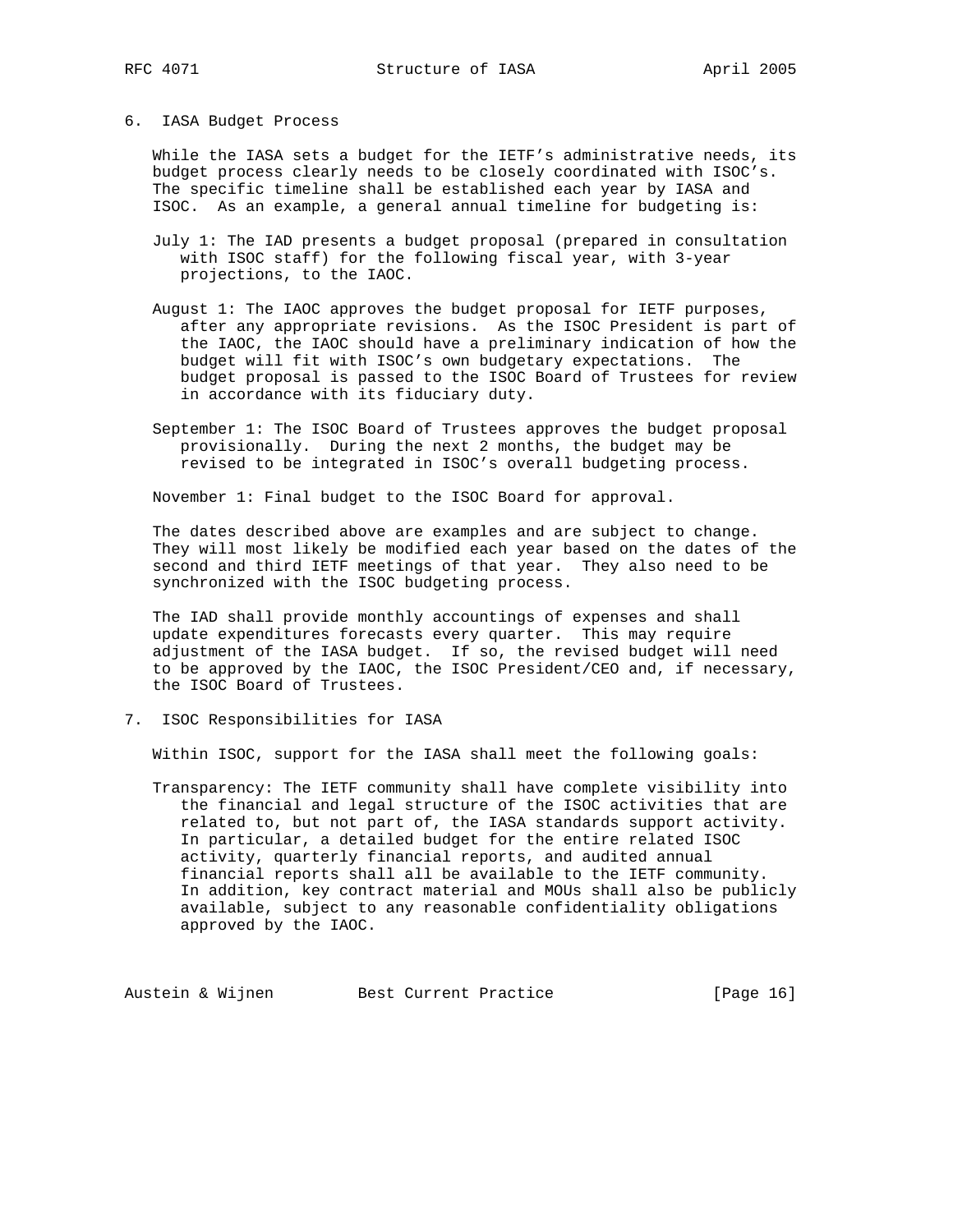- Unification: As part of this arrangement, ISOC's sponsorship of the RFC Editor, IAB and IESG shall be managed as part of the IASA under the IAOC.
- Independence: The IASA shall be distinct from other ISOC activities. ISOC shall support the IASA through the mechanisms specified in this document and its successors.
- Support: ISOC shall work with the IAD and IAOC to ensure appropriate financial support for the IASA, following the mechanisms described in this document and its successors.
- Removability: While there is no current plan to transfer the legal and financial home of the IASA to another corporation, the IASA shall be structured to enable a clean transition in the event that the IETF community decides that such a transition is required and documents its consensus in a formal document (currently called a BCP). In such a case, the IAOC shall give ISOC a minimum of six months' notice before the transition formally occurs. During that period, the IETF and ISOC shall work together to create a smooth transition that does not result in any significant service outages or missed IETF meetings. All contracts executed by ISOC on behalf of the IASA shall either include a clause allowing termination by ISOC with six months notice, or be transferable to another corporation in the event that the IASA transitions away from ISOC. To the extent allowed by law, any balance in the IASA accounts, any IETF-specific intellectual property rights, and any IETF specific data and tools shall also transition to the new entity. Other terms shall be negotiated between the IETF and ISOC.

 Within the constraints outlined above, all other details of how to structure this activity within ISOC (for instance, as a cost center, a division, or an affiliate) shall be determined by ISOC in consultation with the IAOC.

8. Security Considerations

 This document describes the structure of the IETF's administrative support activity. It introduces no security considerations for the Internet.

9. IANA Considerations

 This document has no IANA considerations in the traditional sense. However, some of the information in this document may affect how the IETF standards process interfaces with the IANA, so the IANA may be interested in the contents.

Austein & Wijnen Best Current Practice [Page 17]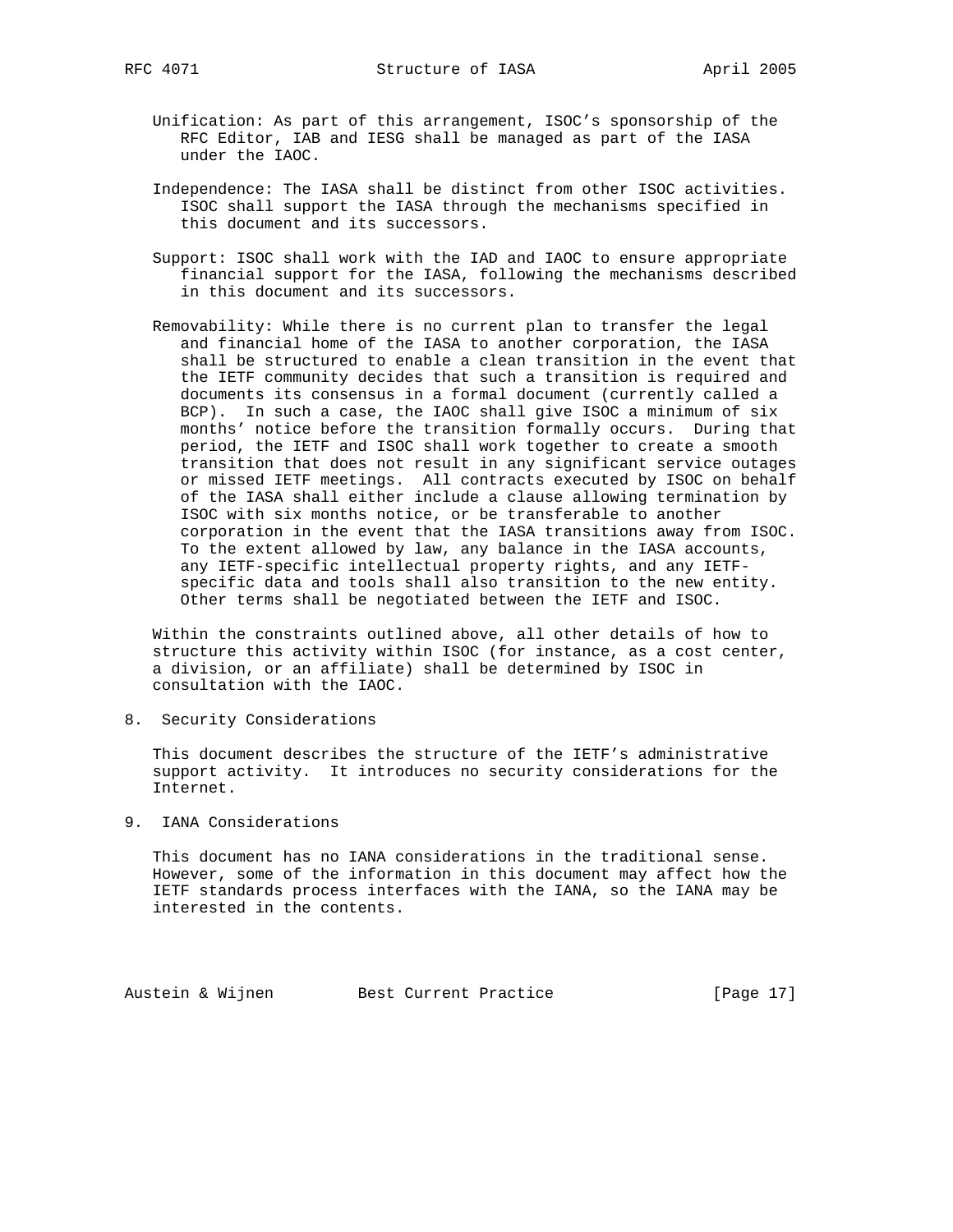### 10. Acknowledgements

 The editors would like to thank everyone who provided feedback on this document or any of its predecessors back to the original "Scenario O" e-mail message. In particular, the editors would like to thank: Bernard Aboba, Jari Arkko, Fred Baker, Scott Bradner, Scott Brim, Brian Carpenter, Jorge Contreras, Dave Crocker, Elwyn Davies, Spencer Dawkins, Avri Doria, Tony Hain, Joel Halpern, Ted Hardie, Sam Hartman, Russel Housley, Geoff Huston, Jeff Hutzelman, John Klensin, Valdis Kletnieks, Eliot Lear, Henrik Levkowetz, Kurt Erik Lindqvist, John Loughney. Carl Malamud, Allison Mankin, Tom Petch, Eric Rescorla, Pete Resnick, Glenn Ricart, Jonne Soininen, Lynn St. Amour, and Michael StJohns.

 Special thanks are due to Leslie Daigle and Margaret Wasserman, who wrote the original "Scenario O" message and edited the earliest versions of this document.

 Special thanks are also due to Henrik Levkowetz for kindly volunteering to maintain the issue tracking system associated with this document.

 Last, special thanks are due to Harald Alvestrand, for leading the search for consensus on the IETF mailing list.

 No doubt the above list is incomplete. We apologize to anyone whom we left out.

 This document was written using the xml2rfc tool described in RFC 2629 [RFC2629].

- 11. References
- 11.1. Normative References
	- [RFC2026] Bradner, S., "The Internet Standards Process -- Revision 3", BCP 9, RFC 2026, October 1996.
	- [RFC3716] IAB Advisory Committee, "The IETF in the Large: Administration and Execution", RFC 3716, March 2004.
	- [RFC3777] Galvin, J., "IAB and IESG Selection, Confirmation, and Recall Process: Operation of the Nominating and Recall Committees", BCP 10, RFC 3777, June 2004.

Austein & Wijnen Best Current Practice [Page 18]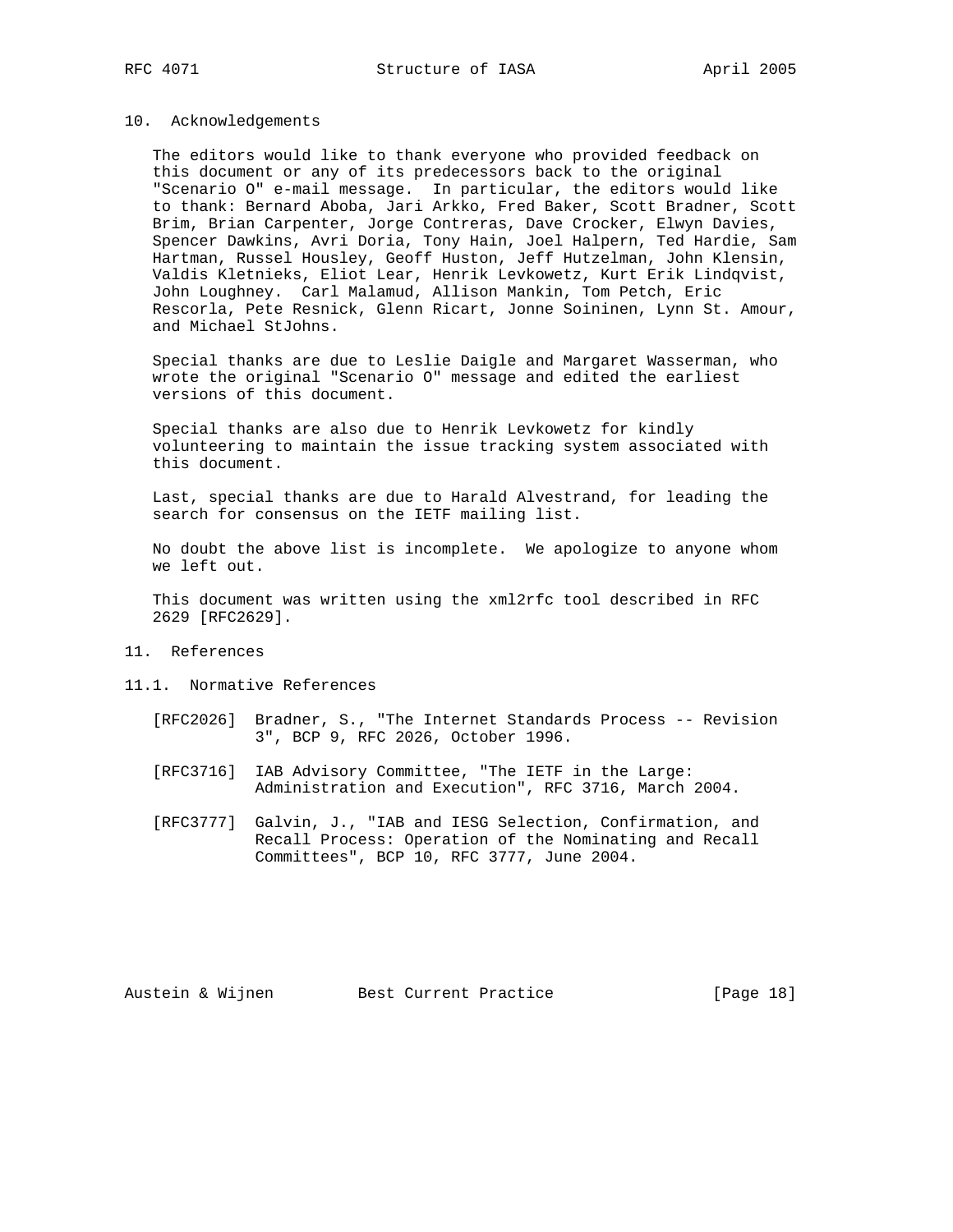- 11.2. Informative References
	- [ISOC] Internet Society, "Internet Society By-Laws", February 2001, <http://www.isoc.org/isoc/general/trustees/bylaws.shtml>.
	- [RFC2031] Huizer, E., "IETF-ISOC relationship", RFC 2031, October 1996.
	- [RFC2629] Rose, M., "Writing I-Ds and RFCs using XML", RFC 2629, June 1999.
	- [RFC2850] Internet Architecture Board and B. Carpenter, "Charter of the Internet Architecture Board (IAB)", BCP 39, RFC 2850, May 2000.
	- [RFC3233] Hoffman, P. and S. Bradner, "Defining the IETF", BCP 58, RFC 3233, February 2002.
	- [RFC3677] Daigle, L. and Internet Architecture Board, "IETF ISOC Board of Trustee Appointment Procedures", BCP 77, RFC 3677, December 2003.
	- [RFC3710] Alvestrand, H., "An IESG charter", RFC 3710, February 2004.

Authors' Addresses

 Rob Austein (editor) Internet Systems Consortium 950 Charter Street Redwood City, CA 94063 USA

EMail: sra@isc.org

 Bert Wijnen (editor) Lucent Technologies Schagen 33 3461 GL Linschoten NL Phone: +31-348-407-775

EMail: bwijnen@lucent.com

Austein & Wijnen Best Current Practice [Page 19]